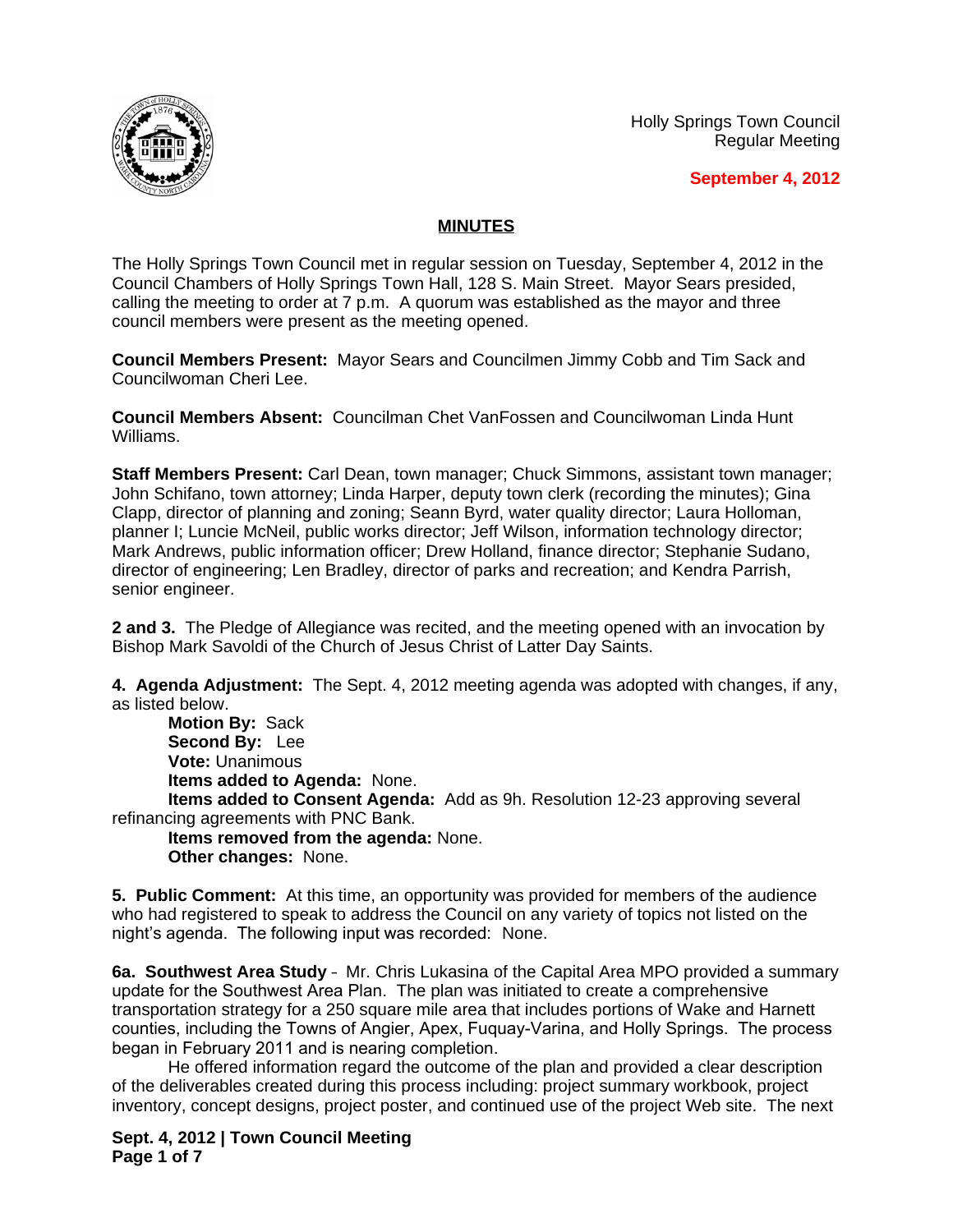step the project team will take the study to the CAMPO TCC and TAC for a final briefing at the September meetings. After that, CAMPO will begin working to incorporate the findings into the 2040 Metropolitan Transportation Plan as appropriate.

Allison Fluitt of Kimley-Horn & Associates reviewed the objectives, guiding principles, growth options, summary report card, benefits of planning ahead and the comprehensive transportation strategy plan. She also reviewed the key roadway recommendations for concept designs for:

- Friendship Road Realignment- Existing Friendship Road to Bosco Road
- NC 55/ Main Street New Interchange
- Holly Springs Road Widening NC 55 Bypass to Sunset Lake Road
- Avent Ferry Road Widening New Hill Holleman Road/Rex Road to NC 55
- East-West Connector Avent Ferry Road to NC 55 (part on new location)

Mayor Sears asked what will be the next step for implementation of the plan after receiving final approvals.

Mr. Lukasina said the next step will be raising the funds for implementation. **Action:** None.

**6b. Financial Analysis Report of Findings -** Mr. Holland introduced Mr. Ted Cole of Davenport & Company, LLC to review the findings of the Town's Analysis.

Mr. Ted Cole of Davenport & Company, LLC said the firm has completed the Town' s Analysis.

Mr. Cole said that after reviewing the Town's tax-supported and utility debt profiles and after much discussion of the funding options, the Town has a number of loans and bonds that could conceivably be refinanced for debt service savings, given the current low interest rates. He said these loans include General Obligation Bonds, Installment Purchase Contracts, (IPC) and Revenue Bonds.

Mr. Davenport said once collected all data and researched the best options to make a recommendation for the Town to reflect the refunding. He reviewed the steps and process of arriving with a recommendation for the Town, to take advantage of lower rates, maintain future prepayment flexibility, minimize additional collateral requirements and to lock-in new interest rates. It is recommended based on the current market conditions and interest rates provided by current debt holders that the Town pursue the modification strategy with 5 loans currently held by PNC which are:

Tax-Supported Debt

- **Industrial Development IPC, 2006 (PNC)**
- **Land Acquisition IPC, 2007 (PNC)**
- **Industrial development IPC, 2008 (PNC)**
- Water & Sewer Debt
	- Sewer IPC, 2008 (PNC)
	- Water & Sewer Revenue Bond, Series 2008 (PNC)

Mr. Cole said the deadline from PNC to close modification of outstanding IPCs is scheduled for Sept  $7<sup>th</sup>$  and Sept. 20<sup>th</sup> is the deadline from PNC to close modification of outstanding Revenue Bonds.

He said by doing the modification strategy with the 5 loans, it will provide the Town substantial savings while minimizing the interest rate risk.

Mr. Cole reviewed the cost savings to the Town for Tax-Supported Debt will be as follows:

**Sept. 4, 2012 | Town Council Meeting Page 2 of 7** Gross Savings Net Value Savings Percent Present Value Savings \$1,153,941 \$1,037,241 10.80% Less a cost to the Town of \$108,513.38 from gross saving will be a grand total of \$1,045,428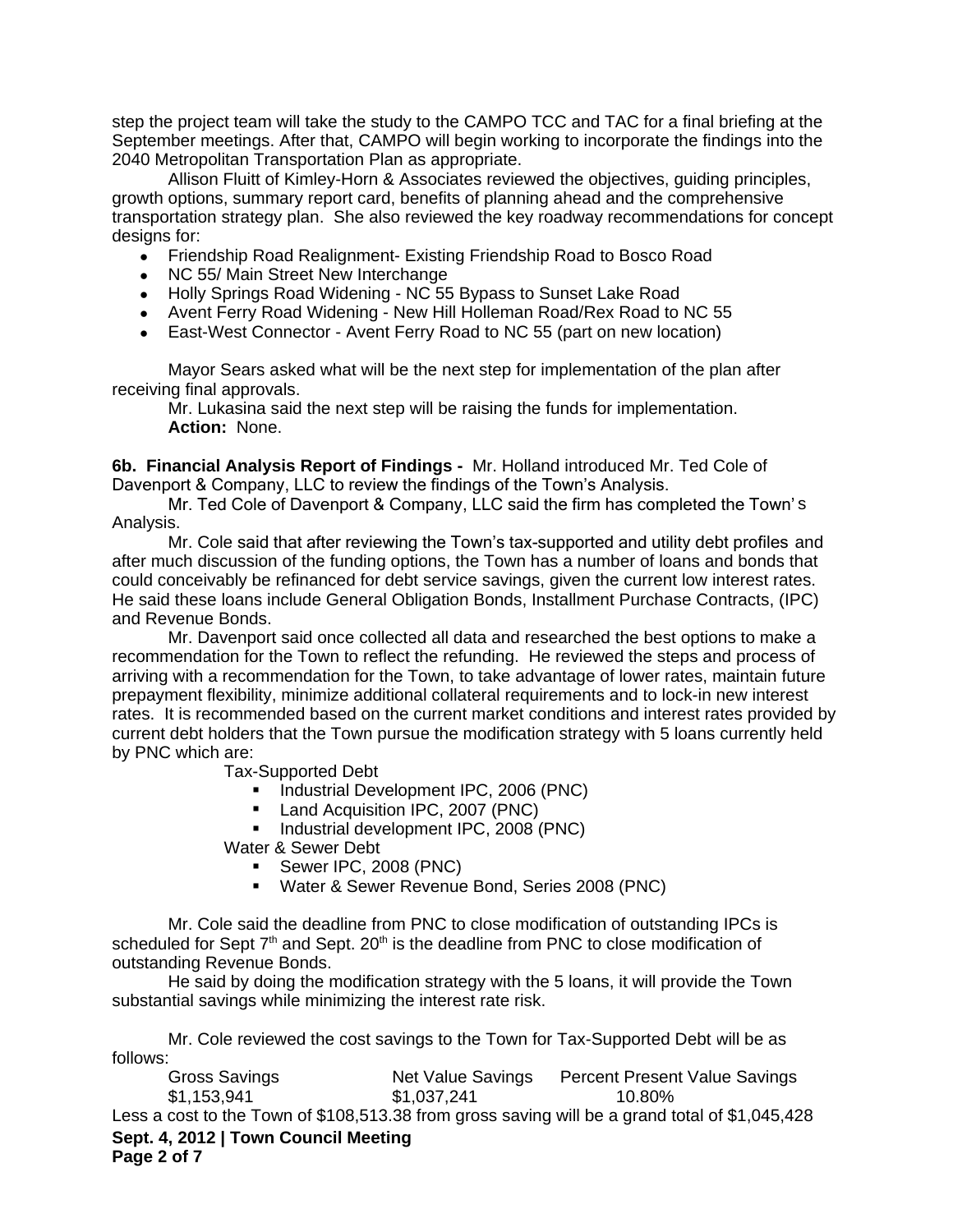savings for the Tax-Supported Debt of Industrial Development IPC, 2006 (PNC); Land Acquisition IPC, 2007 (PNC); and Industrial development IPC, 2008 (PNC).

| Mr. Cole said the cost savings for the Water & Sewer Debt will be as follows: |                   |                                      |  |
|-------------------------------------------------------------------------------|-------------------|--------------------------------------|--|
| Gross Savings                                                                 | Net Value Savings | <b>Percent Present Value Savings</b> |  |
| \$2,579,868                                                                   | \$2,195,951       | 13.88%                               |  |

Less the cost to the Town of \$347,487 from gross savings will leave a grand total of \$2,232,381 savings for Water & Sewer Debt of Sewer IPC, 2008 (PNC) and Water & Sewer Revenue Bond, Series 2008 (PNC).

*A copy of summarized estimated savings modifications of installment purchase contracts with PNC is attached to these minutes.*

Mr. Cole reviewed refunding of six General Obligation Debt for debt savings. He reviewed the schedule and actions required for the General Obligation (GO) Bonds debt, beginning Sept.4<sup>th</sup>, ending November 13<sup>th</sup> at bond closing. Mr. Cole said the cost savings for the GO Bonds debt is estimated as follows:

| Gross Savings | Net Value Savings | <b>Percent Present Value Savings</b> |
|---------------|-------------------|--------------------------------------|
| \$3,381,969   | \$2,118,960       | 15.94%                               |

Councilman Sack asked will there be two separate GO bonds, one for the refunding GO Bonds and one for the new Parks & Recreation Bond.

Mr. Cole said that all bonds will be set-up as one Bond combined. He said staff can track each bond individually, but for marketability bonds will be set-up as one GO Bond, which will benefit the Town financially.

*A copy of refunding of general obligation debt for debt service savings is attached to these minutes.*

**Action:** None.

7a. Certificate of Achievement Award – Mr. Holland said that the Certificate of Achievement for Excellence in Financial Reporting has been awarded to the Town of Holly Springs Finance Department by the Government Finance Officers Association (GFOA) of the United States and Canada for its comprehensive annual financial report (CAFR.)

The Certificate of Achievement is the highest form of recognition in the area of governmental accounting and financial reporting, and its attainment represents a significant accomplishment by a government, its management and its financial office staff.

He said this is the seventh year that the Town of Holly Springs has earned this prestigious award. Mr. Holland recognized members of the Town's Finance Department, who all contributed to this achievement.

## **Action:** None.

**8a. Public Hearing: Ordinance 12-06, UDO A**mendment 12-UDO-01 – Ms. Holloman explained these UDO Amendments and public hearing were continued from last Town Council meeting on August 21<sup>st</sup>. This occurred because the street tree policy was also continued from a previous meeting and staff suggested discussing both at one time would be most productive.

Ms. Holloman said the benefits of having street trees are as follows:

- serve as a natural traffic calming device;
- provide safer pedestrian environments,
- protection from the wind, rain and sun,
- trees add value to adjacent homes; and
- lower urban air temperatures.

She said the amendments will regulate the tree size, spacing and location. Also, it will address street trees located near intersections and at street lights.

**Sept. 4, 2012 | Town Council Meeting Page 3 of 7**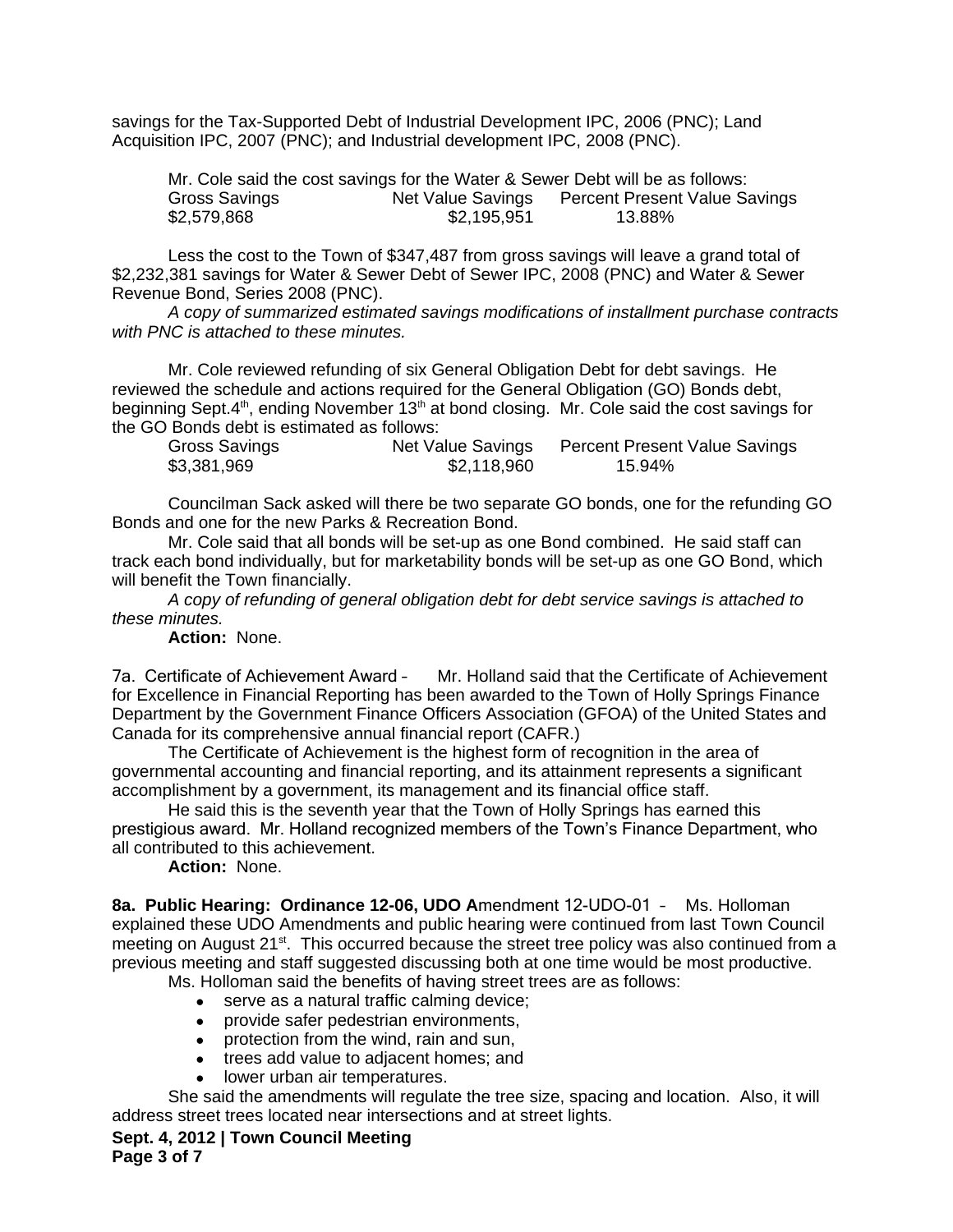With that explanation completed, Mayor Sears opened the public hearing. The following comments were recorded: None.

There being no further comments, the public hearing was closed.

**Action #1:** The Council approved a motion to accept the following statement as true: "T *he requested UDO Text Amendment is consistent with the Vision Holly Springs Comprehensive*  Plan: Executive Summary in regards to "Using the Plan to Implement the Town's Vision" and "Adopting and Implementing the Plan"; and Section 4: Community Character "Objectives", "Defining the Village Streetscape". The proposed UDO Amendments provide the tools *necessary for staff and the development community to implement the goals and objectives*  stated in the Plan."

**Motion By:** Sack **Second By:** Cobb **Vote:** Unanimous

**Action #2:** The Council approved a motion to adopt Ordinance # 12-06 to approve and enact UDO Text Amendment #12-UDO-01 to modify the text of UDO Section 7.01 as submitted by the Town of Holly Springs.

**Motion By:** Sack **Second By:** Cobb **Vote:** Unanimous *A copy of Ordinance 12-6 is attached to these minutes.*

**9. Consent Agenda:** The Council approved a motion to approve all items on the Consent Agenda. The motion carried following a motion by Councilman Sack, a second by Councilman Cobb and a unanimous vote. The following actions were affected:

9a. Minutes - The Council approved minutes of the Council's regular meetings held August 7, and August 21, 2012.

9b. Contract Report – The Council received a report of contracts approved by the town manager.

9c. Davenport & Company LLC Agreement Amendment - The Council approved an amendment to the Davenport & Company, LLC agreement.

9d. Utley Creek WRF Overflow Project - The Council approved to enter a contract with KM Machine Co. in the amount of \$16,090 for the Utley Creek WRF Overflow project .

9e. Resolution 12-22 - The Council adopted Resolution 12-22 enacting supplemental Bond Order for Sewer and Water Revenue Bond refunding. *A copy of Resolution 12-22 is attached to these minutes.*

9f. Avent Ferry Road Temporary Sidewalk Repairs – The Council approved to paving of a 6' temporary sidewalk located along Avent Ferry Road with conditions of NCDOT approval and project amount not exceeding \$15,000.

9g. Avent Ferry Road Fire Station Project - The Council approved to enter a contract with Enon Electric Company, Inc. in the amount of \$34,250 for the Avent Ferry Road fire station project.

9h. Resolution 12-23 - The Council adopted Resolution 12-23 approving several refinancing agreements with PNC Bank. *A copy of Resolution 12-23 is attached to these minutes.*

10a. Street Tree Maintenance and Enforcement Policy – Ms. Holloman said the street tree policy was first brought before the Town Council at the August  $7<sup>th</sup>$  meeting. At that time, staff received much feedback suggesting to re-work the policy before council could consider adopting.

She said council had mixed reactions to requiring property owners to maintain street trees that are located within the public right-of-way. However, the council was in agreement that property owners should not be charged for any work that the Town does and requested that

**Sept. 4, 2012 | Town Council Meeting Page 4 of 7**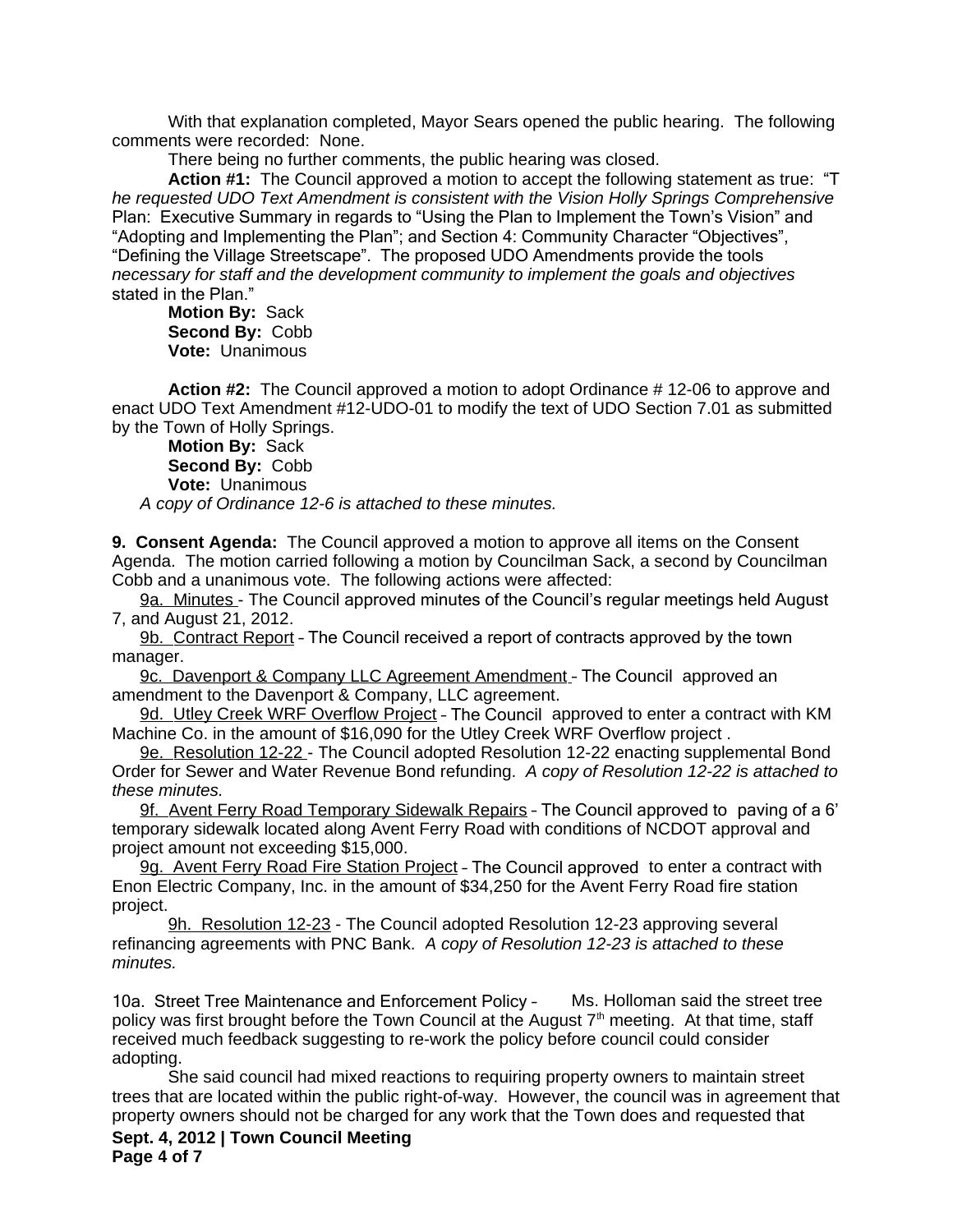those requirements be removed. Through collaborative meetings with the town attorney, planning & zoning, engineering, and public works, staff has eliminated the language regarding charging property owners for work completed by the Town, and has also added language suggesting the town create a street tree maintenance program as necessary to rectify the problems existing street trees are causing.

Ms. Holloman said this policy is needed because of the existing street tree maintenance issues in many subdivisions in town since the Town did not previously have any regulations regarding the location, spacing, and specific acceptable species of street trees.

Ms. Holloman reviewed the list of subdivisions in Holly Springs where street trees are required, because either the subdivisions are part of a Planned Unit Development, or a Development Options Neighborhood, or was a Traditional Neighborhood, or because the developer requested to install street trees. She said the chart specifies who is currently responsible for the maintenance.

She also reviewed how other municipalities in nearby areas handle street trees.

Mayor Sears said that there were conflicting language in the street tree maintenance secion of #6 and #2. It was suggested to remove #2 or make changes that would benefit the town and property owners.

Councilman Sack said that he would like to give the homeowner the opportunity to pr une the trees with guidelance or education of maintaining the trees. Mayor Sears suggested to table and make revisions to the policy and bring make to the Council at the next meeting. Councilwoman Lee said that it needs more work and to define "tree maintenance ".

**Action:** The Council approved a motion to table the street tree maintenance and enforcement policy until the Sept. 18<sup>th</sup>, Town Council meeting and to reword #2 under street tree maintenance section.

**Motion By:** Cobb **Second By:** Sack **Vote:** Unanimous

**11a. Ordinance 12-07 Sewer Use Amendment** – Mr. Byrd said this request is to consider amendments to the Town's Sewer Use Ordinance to update the language on grease interceptors to include community grease interceptor requirements and operating requirements for all grease interceptors.

**Action:** The Council approved a motion to adopt Ordinance 12-07 amending Chapter 16, Article III, Division 3 of the Holly Springs Town Code.

**Motion By:** Sack **Second By:** Lee **Vote:** Unanimous *A copy of Ordinance 12-07 is attached to these minutes.*

**11b. Old Apex/Holly Springs Road Extension Project** – Ms. Parrish said with the super street modifications currently being constructed along GB Alford Highway, additional roadway connections within the Industrial Park are proposed to mitigate adverse circulation problems. She said staff is beginning work on design of the extension of Old Holly Springs – Apex Rd from Holly Springs – New Hill Rd to Thomas Mill Rd, while the economic development department is beginning to solicit grant funding from NCDOT. In order to move forward with design, survey information is required. Turner Survey has provided a proposal to complete survey work along the proposed roadway corridor in the amount of \$18,265.

**Action:** The Council approved a motion to award contract to Turner Land Surveying, PLLC in the amount of \$18,265 for surveying of Old Apex/Holly Springs Road extension.

**Motion By:** Lee **Second By:** Cobb **Vote:** Unanimous

**Sept. 4, 2012 | Town Council Meeting Page 5 of 7**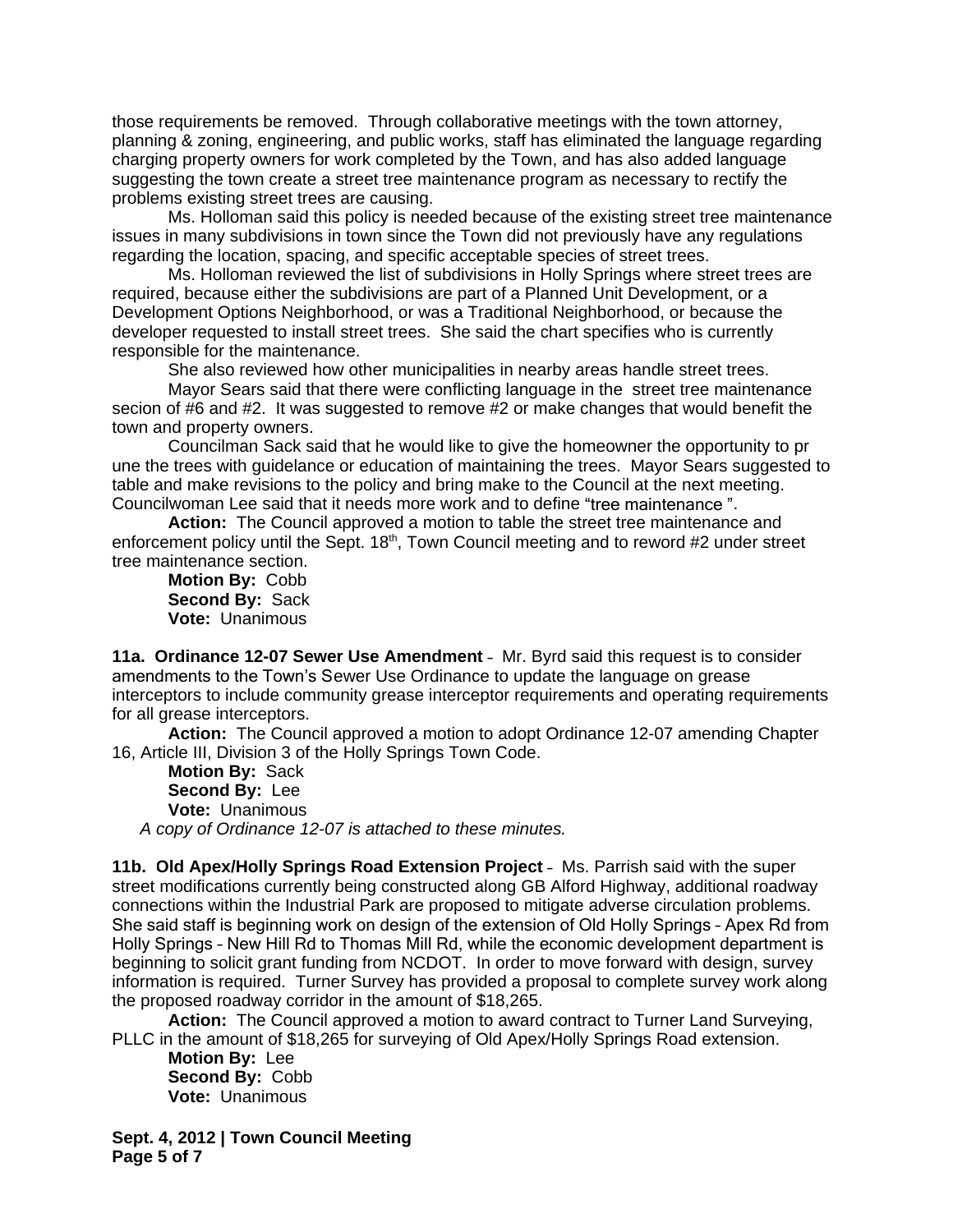**11c. 2012 Street Improvement Projects** – Ms. Parrish said sealed bids were received on August 28, at 2 p.m. for the 2012 Street Improvements project. She said this annual project includes work associated with repairs to multiple streets (resurfacing, patching and curb and gutter). Approximate quantities include 26,000 square yards of resurfacing, 8,500 square yards patching, 230 linear feet of curb and gutter. Some pedestrian signage and marking has also been included this year. All Town streets are ranked annually by condition and the worst streets are included in the project.

Ms. Parrish said that staff will be executing a contract change order to add additional streets to the project list at a future meeting.

**Action:** The Council approved a motion to award contract to Turner Asphalt in the amount of \$440,000 includes contingency, for 2012 Street Improvement projects and adoption of budget amendments.

**Motion By:** Lee **Second By:** Cobb **Vote:** Unanimous. *A copy of budget amendment is attached to these minutes.*

**11d. WWTP Level Spreader Repair Project** – Mr. Parrish said the Town received sealed bids on August 29, at 2 p.m. for the Wastewater Treatment Plant (WWTP) Level Spreader Repair project. This project includes work associated with repairs to 3 level spreaders (water quality treatment devices) located on the WWTP site. These devices need to be repaired in order to stay within compliance of our NPDES Phase 2 permit. This work was anticipated and funds have been reserved for these improvements in the WWTP project budget.

Ms. Parrish said only one contractor responded to the informal bid in the amount of \$28,000.

**Action:** The Council approved a motion to award contract to Ideal Landscaping in the amount of \$28,000, includes contingency, for WWTP level spreader repair project.

**Motion By:** Cobb **Second By:** Lee **Vote:** Unanimous.

**12. Other Business:** Councilman Sack asked when and if NCDOT will be resurfacing Main Street. Mr. Dean said that currently NCDOT don't have the funds for resurfacing Main Street. He said he will discuss with NCDOT about the Town taking over Main Street after receiving all sidewalk grant funds.

**13**. Manager's Report: Mr. Dean reported the Holly Springs Chamber of Commerce Retreat is scheduled for September 13 – 14, 2012 in Wallace. He invited the Council to attend the NC League Municipalities Annual Conference in Charlotte, Oct. 21 – 23, 2012.

**14. Closed Session:** The Council approved a motion to enter Closed Session, pursuant to General Statute 143-318.11(a)(6) to discuss a personnel matter.

**Motion By:** Sack **Second By:** Cobb **Vote:** Unanimous

General Account of Closed Session – *Sept. 4, 2012*

In general, the town manager and assistant town manager discussed with the Council a matter of restructuring one of the town's departments. Mr. Simmons discussed the matter and suggested the solution would be to reorganize the department, reclassify job positions and make salary adjustments.

The Council provided the town manager with directions on how to proceed. No action was made in closed session.

**Sept. 4, 2012 | Town Council Meeting Page 6 of 7**